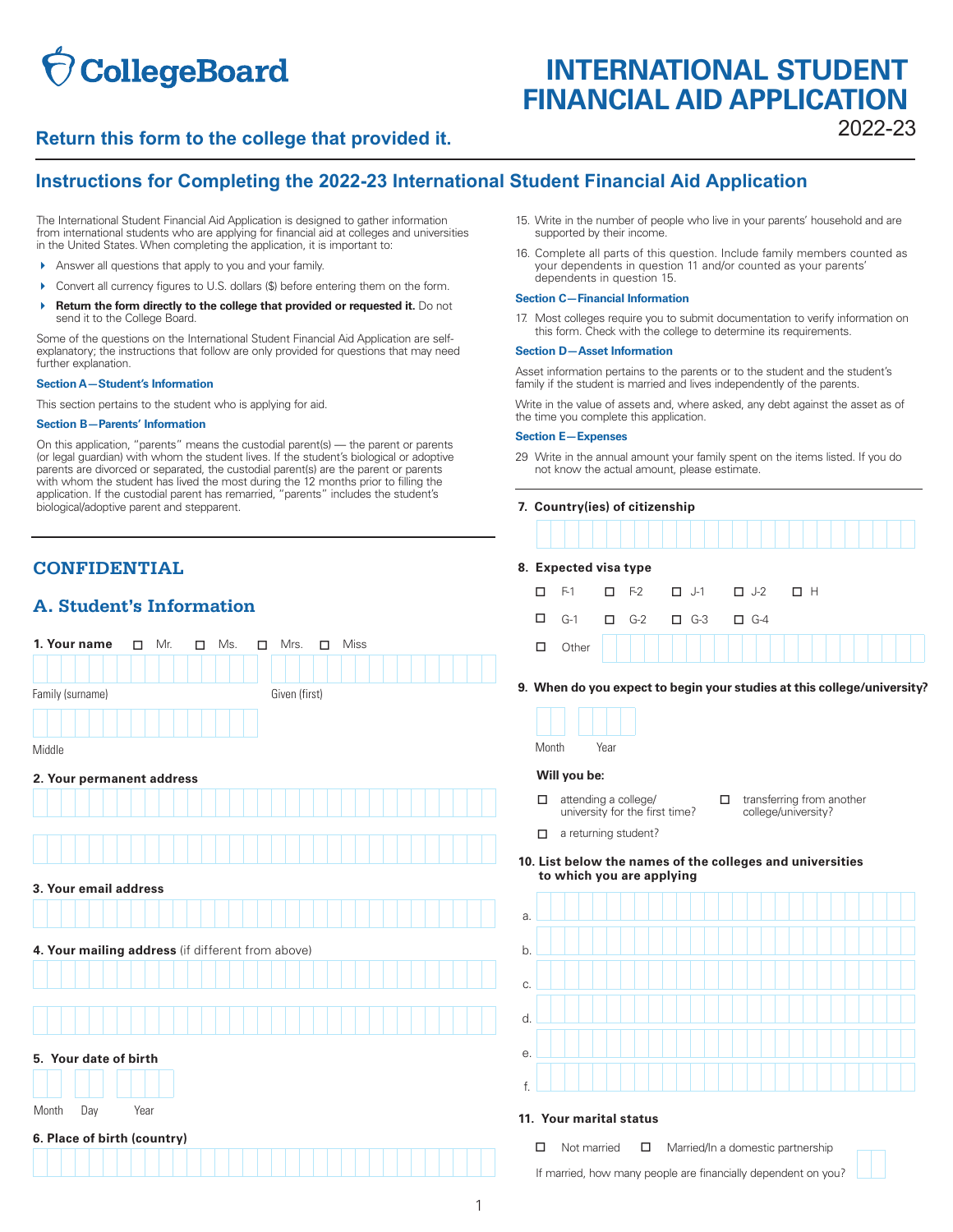# **Section B—Parents' Information**

| 12. What is your parents' current marital status?<br>(Mark only one box.)                                    |                                                        |  |  |  |  |  |
|--------------------------------------------------------------------------------------------------------------|--------------------------------------------------------|--|--|--|--|--|
| Married or in a domestic<br>$\Box$<br>$\Box$<br>Separated/Divorced<br>Widowed<br>$\Box$<br>□<br>relationship | Never married                                          |  |  |  |  |  |
| 13. Parent's name<br>Family (surname)<br>Given (first)                                                       | 14. Parent's name<br>Family (surname)<br>Given (first) |  |  |  |  |  |
| Relationship                                                                                                 | Relationship_                                          |  |  |  |  |  |
| a. Age                                                                                                       | a. Age                                                 |  |  |  |  |  |
| b. Address                                                                                                   | b. Address                                             |  |  |  |  |  |
|                                                                                                              |                                                        |  |  |  |  |  |
| c. Occupation/Title                                                                                          | c. Occupation/Title                                    |  |  |  |  |  |
|                                                                                                              |                                                        |  |  |  |  |  |
| d. Employer                                                                                                  | d. Employer                                            |  |  |  |  |  |
|                                                                                                              |                                                        |  |  |  |  |  |
| e. Number of years with employer                                                                             | e. Number of years with employer                       |  |  |  |  |  |
| 15. How many people, including yourself, depend on the income of your parents for daily living expenses?     |                                                        |  |  |  |  |  |

**16. Family Member Listing.** Provide information for **all** family members you included in question **11** or **15**. **Do not give information about yourself.**

|                               |     |                        | Educational information 2021-22 |                              |                     |                   |                              | Educational information 2022-23        |                                 |                   |                                       |
|-------------------------------|-----|------------------------|---------------------------------|------------------------------|---------------------|-------------------|------------------------------|----------------------------------------|---------------------------------|-------------------|---------------------------------------|
| Full name of<br>family member | Age | Relationship<br>to you | Name of school<br>or college    | Year in school<br>or college | Tuition<br>and fees | Room<br>and board | Scholarships<br>and gift aid | Amounts of<br>parents'<br>contribution | Name of<br>school<br>or college | <b>Total cost</b> | Amount of<br>parents'<br>contribution |
|                               |     |                        |                                 |                              |                     |                   |                              |                                        |                                 |                   |                                       |
|                               |     |                        |                                 |                              |                     |                   |                              |                                        |                                 |                   |                                       |
|                               |     |                        |                                 |                              |                     |                   |                              |                                        |                                 |                   |                                       |
|                               |     |                        |                                 |                              |                     |                   |                              |                                        |                                 |                   |                                       |
|                               |     |                        |                                 |                              |                     |                   |                              |                                        |                                 |                   |                                       |
|                               |     |                        |                                 |                              |                     |                   |                              |                                        |                                 |                   |                                       |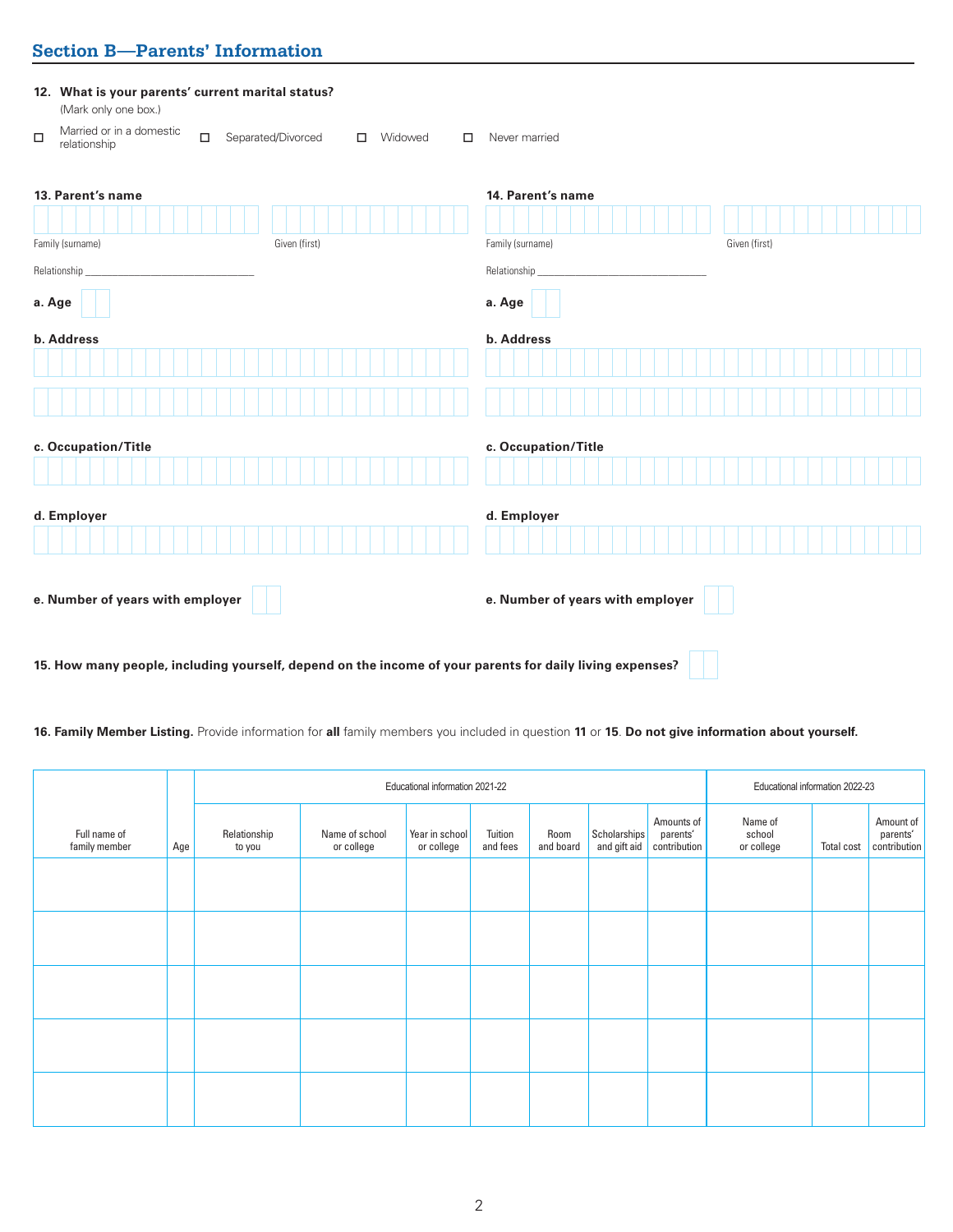# **Section C—Financial Information**

| <b>17.</b> What documentation will you be providing to verify income and asset information requested on this form?          |     |                                   |                                                                                  |         |         |        |     |
|-----------------------------------------------------------------------------------------------------------------------------|-----|-----------------------------------|----------------------------------------------------------------------------------|---------|---------|--------|-----|
| Statement from employer<br>Tax forms<br>□<br>□                                                                              |     |                                   | Other (specify — for example, bank statement) __________________________________ |         |         |        |     |
| 18. What is the official exchange rate of your country's currency to the U.S. \$ today? (for example, 3,100 pesos = \$1)    |     |                                   |                                                                                  |         |         | $= $1$ |     |
| 19. Does your government currently impose restrictions on the exchange and release of funds for study in the United States? |     |                                   | □                                                                                | Yes     | □<br>No |        |     |
|                                                                                                                             |     |                                   |                                                                                  |         |         |        |     |
| 20. Do you have a source of emergency funds once you arrive in the United States?                                           |     | Yes<br>□                          | No<br>□                                                                          |         |         |        |     |
| If yes, name source:                                                                                                        |     |                                   |                                                                                  |         |         |        |     |
| Amount available in U.S.\$<br>.00<br>\$                                                                                     |     |                                   |                                                                                  |         |         |        |     |
| 21. How will you pay for your transportation to the United States? (e.g., parents' income, sponsor, etc.)                   |     |                                   |                                                                                  |         |         |        |     |
| 22. During 2020, how much of your household income (before taxes or expenses) came from the following sources (in U.S. \$)? |     |                                   |                                                                                  |         |         |        |     |
|                                                                                                                             |     |                                   |                                                                                  |         |         |        |     |
| a. Father's work<br>e. Family business<br>.00<br>S                                                                          |     |                                   | .00<br><b>i.</b> Interest or dividends                                           | £.      |         |        | .00 |
| f. Family real estate \$<br><b>b.</b> Mother's work \$<br>00<br>holdings                                                    |     |                                   | Housing, food, and<br>.00<br>other living allowances                             |         |         |        | .00 |
| g. Pension/annuity/<br><b>c.</b> Your work<br>00<br>\$<br>\$<br>retirement                                                  |     |                                   | .00<br>k. Other (explain)                                                        | \$      |         |        | .00 |
| d. Your spouse's<br><b>h.</b> Other members<br>00<br>-\$<br>\$<br>of the household<br>work                                  |     |                                   | .00                                                                              |         |         |        |     |
| 23. Will there be a significant increase or decrease in your family's income next year?<br>$\Box$ Yes<br>No<br>□            |     |                                   |                                                                                  |         |         |        |     |
|                                                                                                                             |     |                                   |                                                                                  |         |         |        |     |
| <b>Section D-Asset Information</b>                                                                                          |     |                                   |                                                                                  |         |         |        |     |
| 24. Does your family own its home?                                                                                          |     |                                   |                                                                                  |         |         |        |     |
| Yes<br>No.<br>п<br>п                                                                                                        |     | (If yes, complete 24a-24d below.) |                                                                                  |         |         |        |     |
| a. What year was it purchased?                                                                                              |     |                                   | c. How much does your family still owe<br>on the purchase price?                 | $U.S.\$ |         |        | .00 |
| $U.S.\$<br>.00<br><b>b.</b> What was the original purchase price?                                                           |     |                                   | d. What is the present market value?                                             | $U.S.\$ |         |        | .00 |
| 25. Does your family own a business?<br>No<br>П<br>Yes<br>□                                                                 |     | (If yes, complete 25a-25d below.) |                                                                                  |         |         |        |     |
| a. Date business commenced                                                                                                  |     |                                   | c. Your parents' share of business value                                         | $U.S.\$ |         |        | .00 |
| Day<br>Year<br>Month                                                                                                        |     |                                   |                                                                                  |         |         |        |     |
| <b>b.</b> Type of business                                                                                                  |     |                                   | d. Your parents' share of business                                               | U.S.S   |         |        | .00 |
| 26. Please list the value of the following family assets (if applicable)                                                    |     | indebtedness                      |                                                                                  |         |         |        |     |
|                                                                                                                             |     |                                   |                                                                                  |         |         |        |     |
| $U.S.\$<br>a. Land and buildings<br>(other than home or business)                                                           | .00 |                                   | d. Assets owned by student                                                       | $U.S.\$ |         |        | .00 |
| $U.S.\$<br>Indebtedness on land and buildings                                                                               | .00 |                                   | e. Money owed to family by others                                                | $U.S.\$ |         |        | .00 |
| $U.S.\$<br><b>b.</b> Savings                                                                                                | .00 |                                   | f. Repayment (of 26e) expected this year                                         | $U.S.\$ |         |        | .00 |
| c. Investments (such as stocks and bonds)<br>$U.S.\$                                                                        | .00 |                                   | g. Other (jewelry, artwork, antiques, etc.)                                      | $U.S.\$ |         |        | .00 |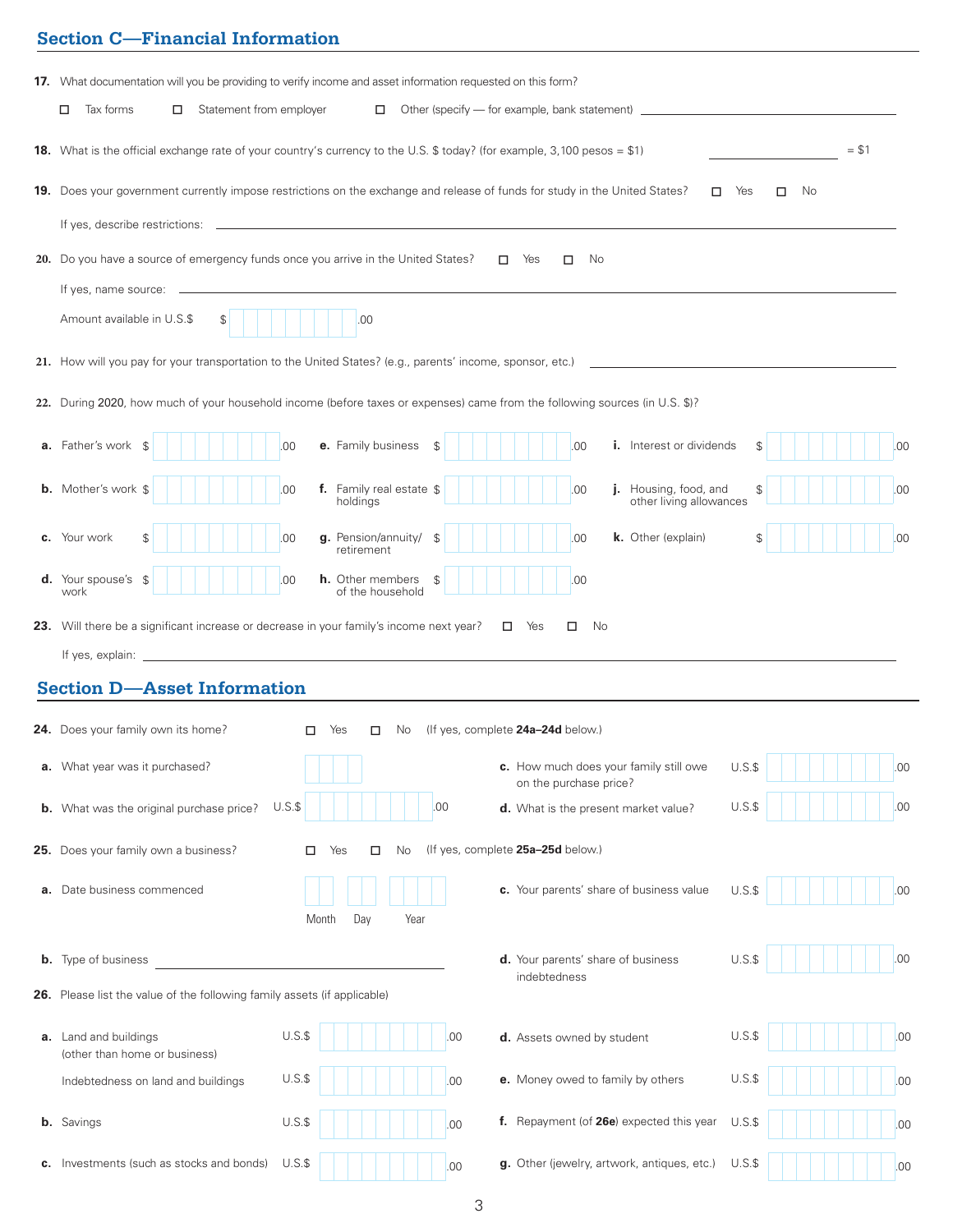**27.** Do you or your family have money, property, or assets in another country? □ Yes □ No (If yes, complete the grid below. Include amounts in **26** above.)

|          | U.S. \$ Value | In which country(ies)? | Asset owner |
|----------|---------------|------------------------|-------------|
| Money    |               |                        |             |
| Property |               |                        |             |
| Assets   |               |                        |             |

**28.** Do you or your family own (an) automobile(s)?  $\Box$  Yes  $\Box$  No (If yes, complete **28a** and **28b** below for each automobile.)

a. Make (VW, Fiat, Ford, Toyota, etc.): **b.** Year of manufacture: **b. Year of manufacture**: **b.** Year of manufacture:

### **Section E—Expenses**

| 29. How much did your family spend on the following expenses during 2020? SPECIFIC AMOUNTS ARE NEEDED.         |         |                     |     |                                        |         |  |  |     |
|----------------------------------------------------------------------------------------------------------------|---------|---------------------|-----|----------------------------------------|---------|--|--|-----|
| Rent or mortgage                                                                                               | $U.S.\$ |                     | .00 | Amount allocated to savings/retirement | $U.S.\$ |  |  | .00 |
| Utilities                                                                                                      | $U.S.\$ |                     | .00 | Automobile maintenance                 | $U.S.\$ |  |  | .00 |
| Food                                                                                                           | $U.S.\$ |                     | .00 | Insurance (health and property)        | $U.S.\$ |  |  | .00 |
| Clothing                                                                                                       | $U.S.\$ |                     | .00 | Entertainment                          | $U.S.\$ |  |  | .00 |
| Household necessities                                                                                          | $U.S.\$ |                     | .00 | Vacations                              | $U.S.\$ |  |  | .00 |
| Medical expenses                                                                                               | $U.S.\$ |                     | .00 | Servants                               | $U.S.\$ |  |  | .00 |
| Educational expenses                                                                                           | $U.S.\$ |                     | .00 | Other                                  | $U.S.\$ |  |  | .00 |
| Loan payments                                                                                                  | $U.S.\$ |                     | .00 | Please explain:                        |         |  |  |     |
| Taxes                                                                                                          | $U.S.\$ |                     | .00 |                                        |         |  |  |     |
| $U.S.\$<br><b>30.</b> How much money does your family owe to other people or to financial institutions?<br>.00 |         |                     |     |                                        |         |  |  |     |
| Amount paid on debt in 2020<br>$U.S.\$<br>.00<br>Reason for debt:                                              |         |                     |     |                                        |         |  |  |     |
| 31. Does your family employ other people?                                                                      |         | Yes<br>$\Box$<br>No |     |                                        |         |  |  |     |
| If yes, how many in the home?<br>In the family business?                                                       |         |                     |     |                                        |         |  |  |     |